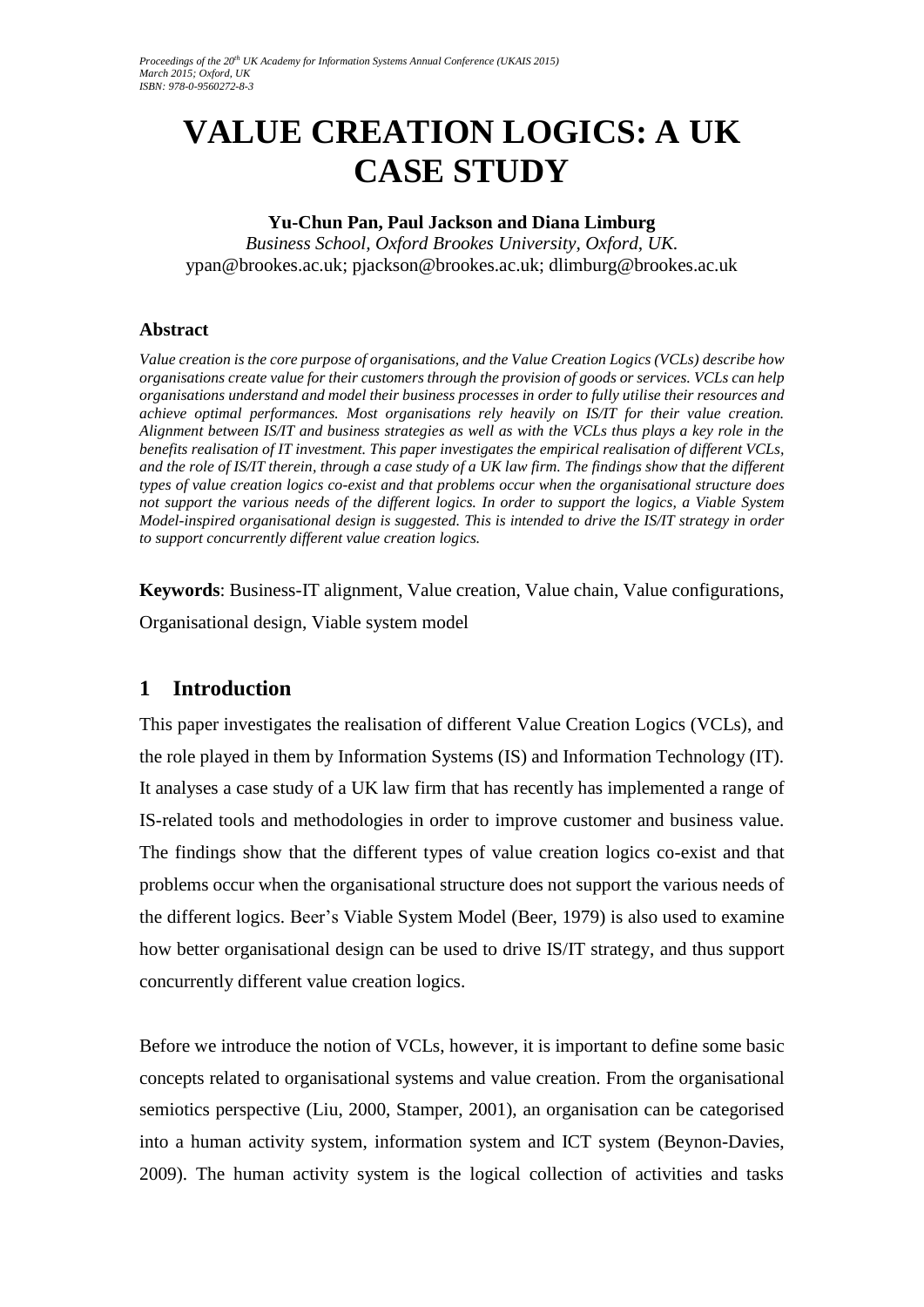executed by groups of people, and the IS emerges in response to the need for human agents to communicate and coordinate with each other during numerous business activities.

According to Porter (1985), the collection of activities performed in a firm exists to design, produce, market, deliver and support its products or services as a 'value chain'. The value chain analysis has been one of the major approaches to analysing organisations and how IT can support organisational performance. Since the advent of value chain analysis, many researchers have developed alternative value creation logics to reflect the various natures of business operations (Payne and Holt, 2001). It is widely acknowledged that IS/IT plays an important role in supporting and enabling different value creation logics (VCLs).

However, there is not much literature on how organisations can support value creation through ensuring alignment of IS/IT with their VCLs. Hence, the aim of this paper is to understand how organisations can align their IS/IT to the VCLs. Through a case study, it will explore the various views on value creation, their empirical applications, their implications for IS/IT and their organisational impact. Using VSM, an organisational design to support alignment of value creation and IS/IT will then be proposed.

# **2 Business-IT Alignment & Viable System Model**

Business-IT alignment looks at how well an organisation's business and IT strategies work with and support each other. Many researchers have highlighted the importance of business-IT alignment for organisations in order to maximise the business benefits of IT investments (Irani, 2002, Ward and Peppard, 2002). Organisations that successfully aligned their business strategies with IT strategies can improve their business performances (Tallon et al., 2000, Schwarz et al., 2010). The alignment can also help organisations change their business infrastructure (Henderson and Venkatraman, 1993) and obtain competitive advantages (Tallon and Pinsonneault, 2011). In order to develop an IT strategy that supports an organisation's business performance, it is essential to fully appreciate how the organisation operates. Understanding its VCLs is a core element in this.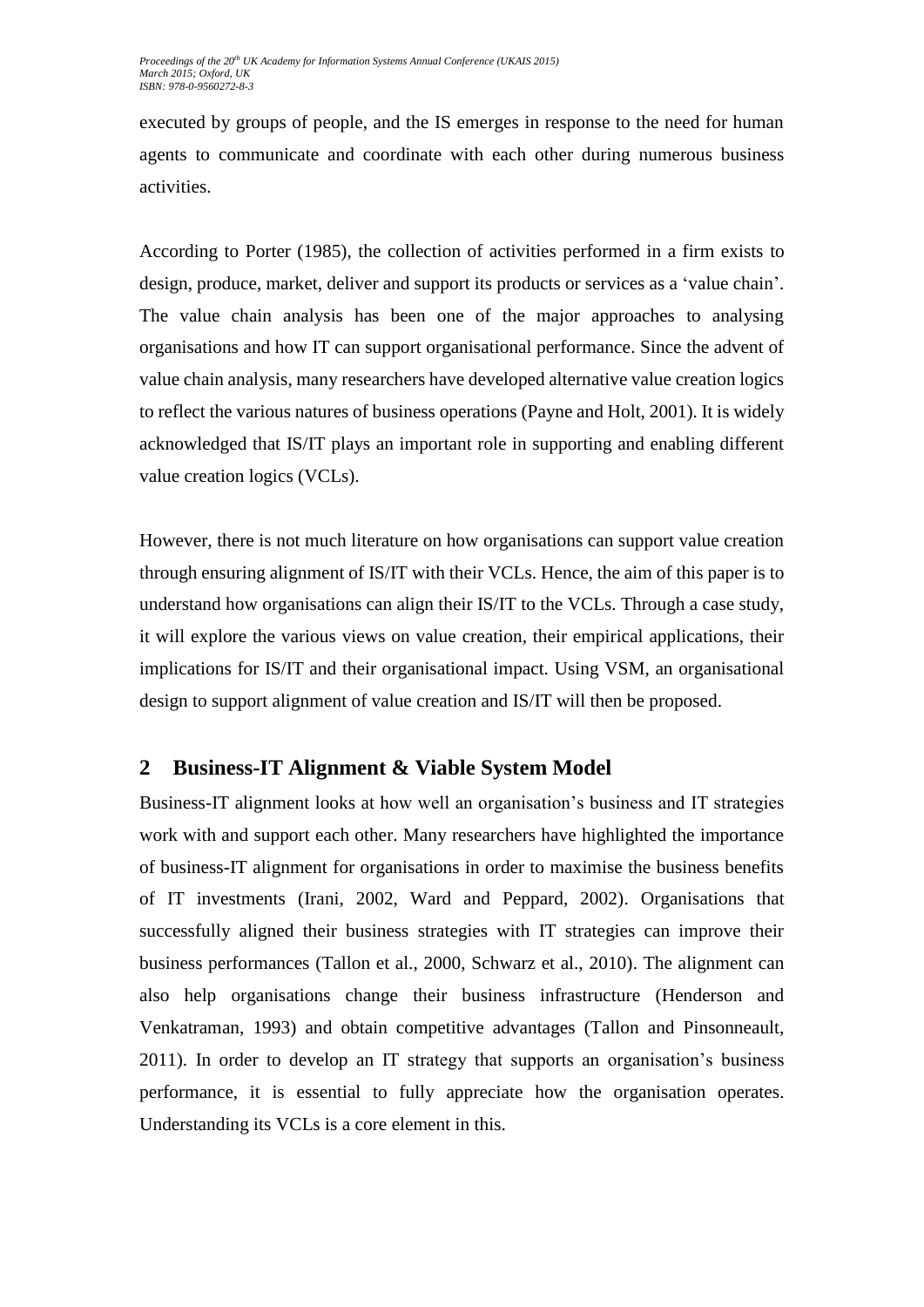This paper applies Beer's Viable Systems Model to analyse the organisational context of the VCLs. An organisation can be seen as a system with a defined boundary composed of inputs, processes, and outputs, and contains distinctive parts that are integrated to accomplish a shared goal (Senge, 1990). Such a system view enables management to view the organisation in terms of the flows, processes and relationships, designed to achieve optimal results (Seddon, 2008). Beer (1979) applied Ashby's Law of Requisite Variety (1956) to develop the concept of Viable System Model (VSM). VSM views an organisation as a system that becomes viable by balancing the internal and external factors. Each viable system is composed of five subsystems that have specific roles and functions within an organisation (see [Table 1\)](#page-2-0). VSM has been widely adopted to understand and design organisational structures and information systems in various fields, such as complex systems and communications systems (Sun and Liu, 2011, Preece et al., 2013, Preece et al., 2014).

<span id="page-2-0"></span>

| <b>Element</b>  | <b>System</b> | <b>Descriptions</b>                                                                                     |  |  |
|-----------------|---------------|---------------------------------------------------------------------------------------------------------|--|--|
| Operation       | System 1      | The collection of operational units that perform primary tasks                                          |  |  |
|                 | System 2      | The system that supports coordination between operational units in<br>system 1                          |  |  |
| Meta-<br>system | System 3      | The structure and control of operation, also provides an interface<br>with system 4 and 5               |  |  |
|                 | System 4      | The system that interacts with and investigates environment and<br>develops future strategies and plans |  |  |
|                 | System 5      | The system that makes policy decisions and controls the<br>organisation as a whole                      |  |  |

**Table 1 Five systems of VSM (Beer, 1979)**

## **3 Value Creation Logics and IS/IT alignment**

The creation of value is the main purpose of business operations. It consists of a process that requires resources and activities to deliver benefits to customers. Porter (1985) introduced the concept of value chain, which views the primary value-adding process as a sequence of activities. Stabell and Fjeldstad (1998) argued that Porter's value chain analysis does not describe the value-adding activities in non-manufacturing industry, and propose additional value configurations, including 'value shop' and 'value network'. The value chain, shop and network logic have been the genesis of many researches on value creation. For example, Maglio and Spohrer (2008) define a service system as a configuration of people, technologies, organisations and information that are able to deliver value to relevant parties. Mele and Polese (2011) further define the four key elements of a dynamic value creation process: customers, individuals,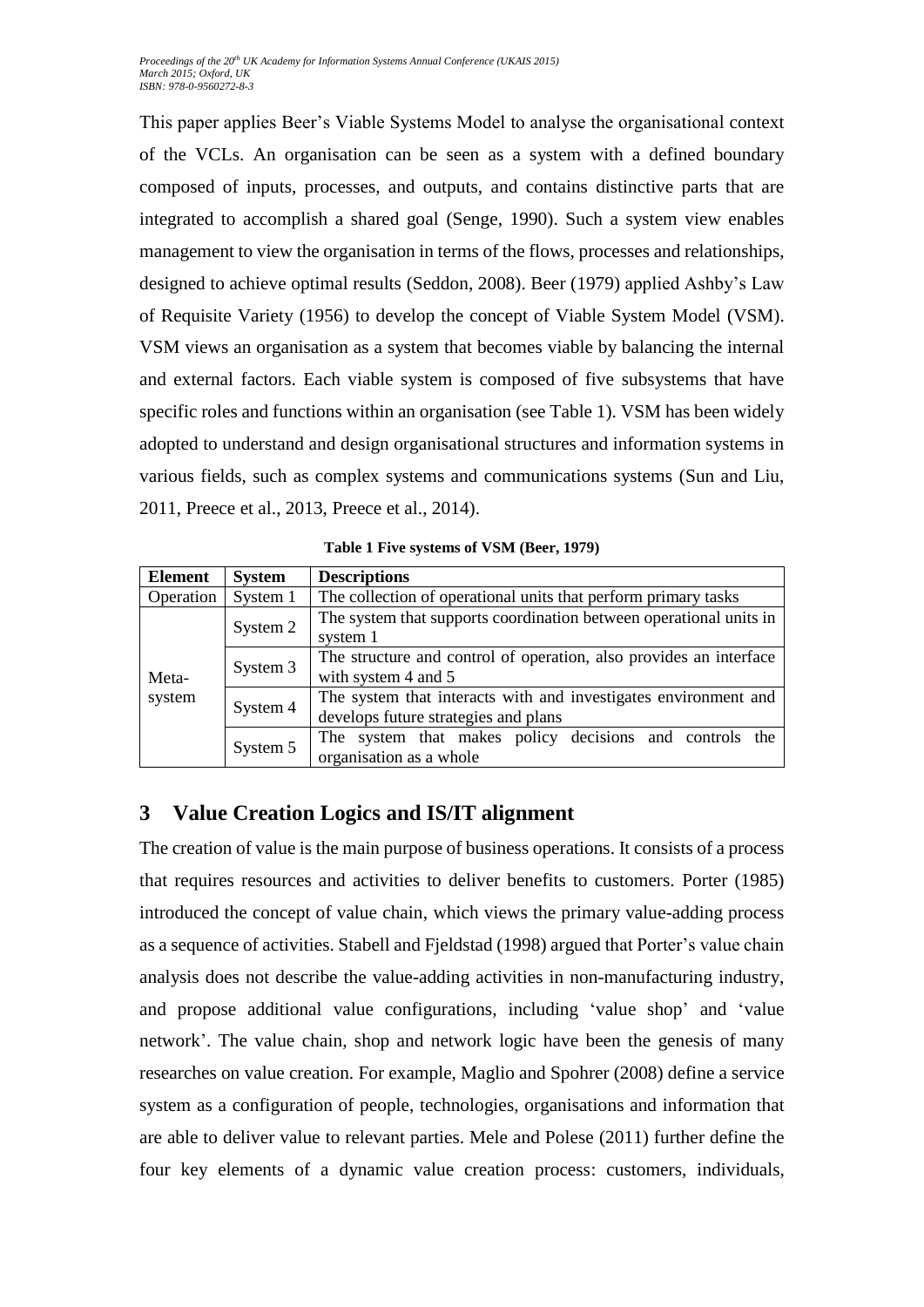information and technologies. However, both service system and dynamic value creation process are still in line with the principles of network logic. Johansson and Jonsson (2012) investigate the chain and shop logics and further propose the 'package logic'. This new logic recognises that generic problems exist in business situations for which organisations can provide packaged 'underlying solutions'. Such solutions, say the authors, can be customised and utilised across projects and customers, providing for greater efficiency and economies of scale.

A further alternative approach is to categorise value creation into goods-dominant logic (G-D logic) and service-dominant logic (S-D logic) (Vargo and Lusch, 2004, Lusch and Vargo, 2006). G-D logic is based on the value-in-exchange concept, where producers perform activities to create value for customers. S-D logic, on the other hand, is based on the value-in-use perception, where value is fundamentally created and derived from the integration and application of resources (Vargo et al., 2008). S-D logic and S-D logic categorise value creation based on the views on how value is created, and they provide an alternative way for organisations to understand their operations. However, they do not describe the micro activities within the value creation process, and are not suitable for the purpose of this paper in terms of categorising value-adding activities in organisations.

This paper therefore focuses on four value creation logics, namely: chain, shop, network and package logics, and their empirical applications in the case study organisation. Each of the four logics defines how value is being created in different environments. The four VCLs are summarised in Table 2. Based on Porter's generic strategies (Porter, 1985), Porter and Millar (Porter and Millar, 1985) suggest that IS/IT play an important part in value creation through three key routes: help to improve the performance of separate activities, improving linkages between activities, and to form linkages in the value system (i.e. with other organisations). Following this line of thinking, Table 2 also suggests key issues around the strategic alignment of IS/IT for each of the four VCLs.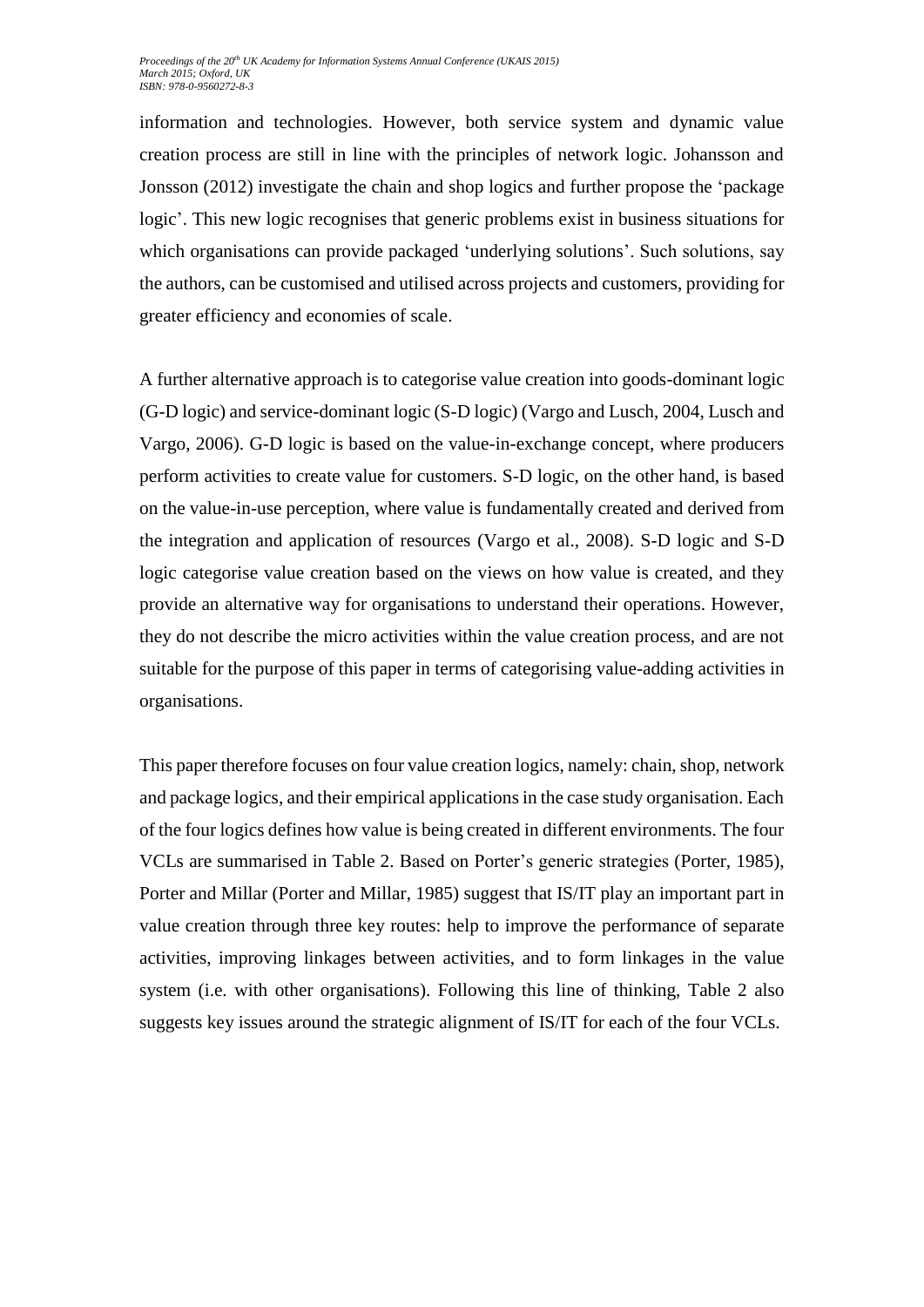| <b>Value</b><br>creation<br>logics | <b>Descriptions and characters</b>                                                                                                                                                                                                                                                                                                                                         | <b>IS/IT alignment focus</b>                                                                                                                                                                                                                                                      |
|------------------------------------|----------------------------------------------------------------------------------------------------------------------------------------------------------------------------------------------------------------------------------------------------------------------------------------------------------------------------------------------------------------------------|-----------------------------------------------------------------------------------------------------------------------------------------------------------------------------------------------------------------------------------------------------------------------------------|
| Chain<br>logic                     | Create value through a sequence of<br>$\bullet$<br>activities that transform inputs into<br>final products<br>Value-adding activities are<br>$\bullet$<br>performed in sequence and<br>repetitively<br>Scale of operations and repetitive<br>$\bullet$<br>delivery provide competitive<br>advantages                                                                       | IS/IT needs to support the flow<br>$\bullet$<br>of materials and products<br>between the activities and in the<br>supply chain<br>Repetitive standard processes<br>$\bullet$<br>are embedded in and enforced<br>through IS/IT                                                     |
| Shop<br>logic                      | Create value by solving each<br>$\bullet$<br>customer problem with bespoke<br>solutions<br>Value-adding activities are unique<br>$\bullet$<br>to individual customers, and are<br>less likely to be repeated and reused<br>Innovation and pure customisation<br>$\bullet$<br>provide competitive advantages                                                                | IS/IT support access to<br>$\bullet$<br>knowledge within and outside<br>the organisation $-$ be it tacit (in<br>people) or explicit (stored)<br>IS/IT support problem definition<br>$\bullet$<br>and solution delivery workflows<br>(e.g. through project<br>management software) |
| Network<br>logic                   | A network of people, technologies,<br>$\bullet$<br>organisations and information co-<br>create and deliver value through<br>interactions<br>Value-adding activities are the<br>$\bullet$<br>interactions between customers<br>when facilitated by the network<br>Configuration of networks and<br>$\bullet$<br>relationships in networks provide<br>competitive advantages | IS/IT need to provide digital<br>$\bullet$<br>network capabilities, within and<br>outside the organisation                                                                                                                                                                        |
| Package<br>logic                   | Create value by providing packaged<br>$\bullet$<br>solutions (based on generic<br>problems) that can be customised<br>and utilised across projects<br>Value-adding activities focus on the<br>$\bullet$<br>gathering, decomposing and solving<br>of problems<br>Development of re-usable<br>$\bullet$<br>underlying solutions provides<br>competitive advantages           | IS/IT support the analysis of<br>$\bullet$<br>recurring problems to recognise<br>patterns<br>IS/IT support and reinforce the<br>$\bullet$<br>workflow of packages from<br>customer problem definition to<br>delivery and follow-up                                                |

### **Table 2 Value Creation Logics (adapted from Stabell and Fjeldstad, 1998, and Johansson and Jonsson, 2012)**

# **4 Method**

The empirical study is primarily a qualitative case study based on participant observation (Yin, 2003). A UK-based law firm was selected as the case study organisation. This organisation is of particular interest due to the level of change in the UK legal industry in recent years. Businesses in the legal industry need to improve their process efficiency to meet modern world customers' requirements at a lower cost via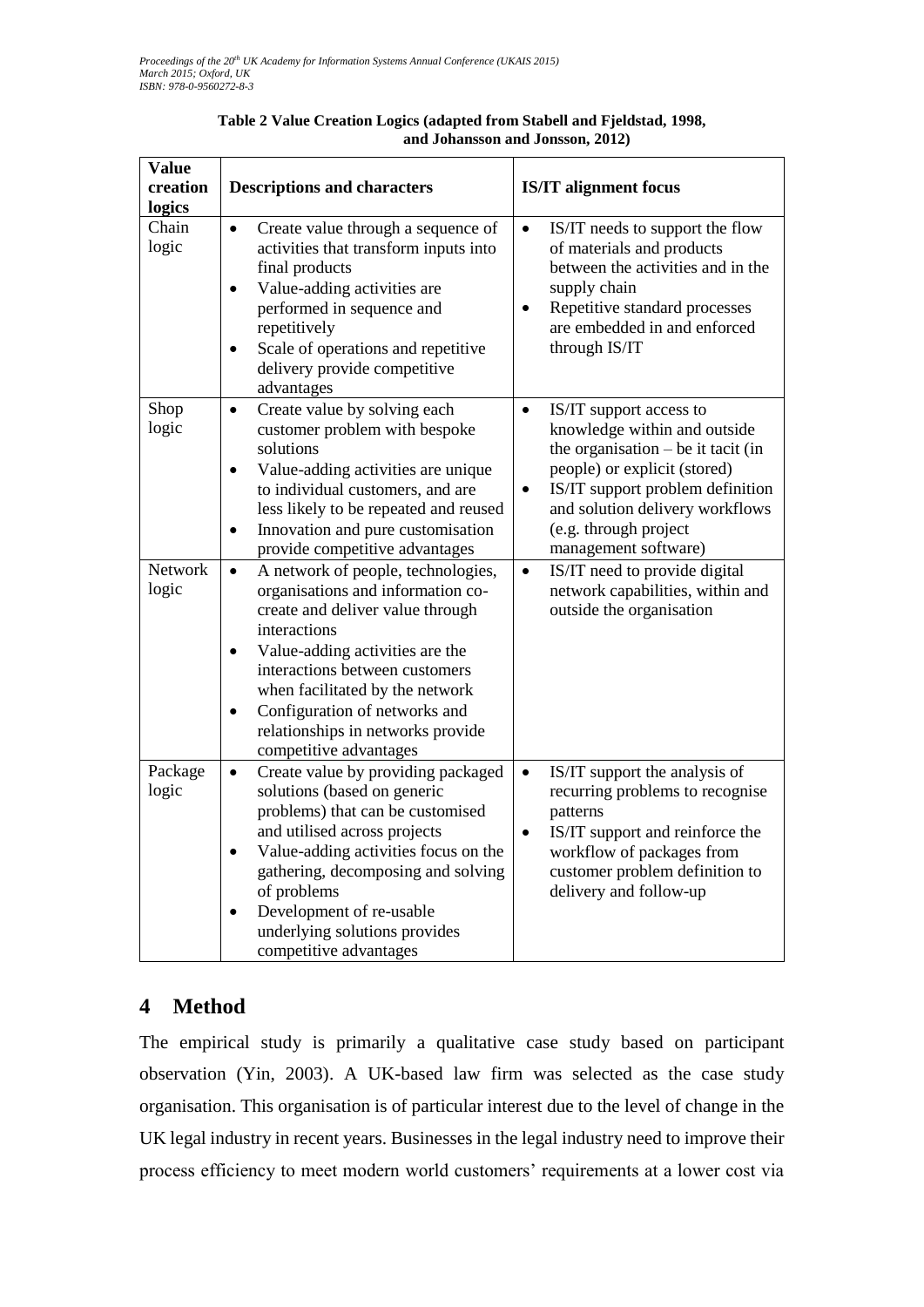adopting the techniques and technologies already widely used in other industries (Ribstein, 2010, Susskind, 2013, Barton, 2014, Butler and Kobayashi, 2014, Henderson, 2014). In the UK, since the advent of the Legal Service Act 2007, nonlawyers have been allowed to enter the legal market, which consequently has increased the level of competition. This change in particular was the driving force behind the transformation of how law firms interact and create value for their customers. Studying the implications of this transformation within the case organisation enables the understanding of applications and impact of value creation logics in this organisation. While generalizability from this singly case study is limited, there is some scope to apply the findings more broadly as a range of different activities and VCLs can be found within the one organisation.

The case study organisation offers a wide range of legal services to both business and individual customers. It has over 250 employees across 3 geographical locations. The first author started working with the case study organisation as an independent consultant in January 2014 and has been there for over a year. As such, the case study has benefited from the principle that data collected through observation in a natural setting can provide a more accurate insight into organisations (Ghauri and Grønhaug, 2005). In addition to the observation, the first author conducted a number of unstructured interviews with the lawyers in order to further understand how the legal works were delivered. We will analyse the operations and use of IS/IT within the case organisation with the different value creation logics, as well as organisational structure's impact on value creation logics.

# **5 Value Creation Processes: Findings from the Case Study**

In order to understand the empirical applications of value creation logics, we analyse how value creation logics describe the processes of delivering value to the customers in the case study organisation. We focus how the organisation arranges its activities and utilises its tangible and intangible resources to fulfil its customers' requirements. Seven of the key legal services offered by the case study organisation are analysed. The names and descriptions of these services are presented in Table 3.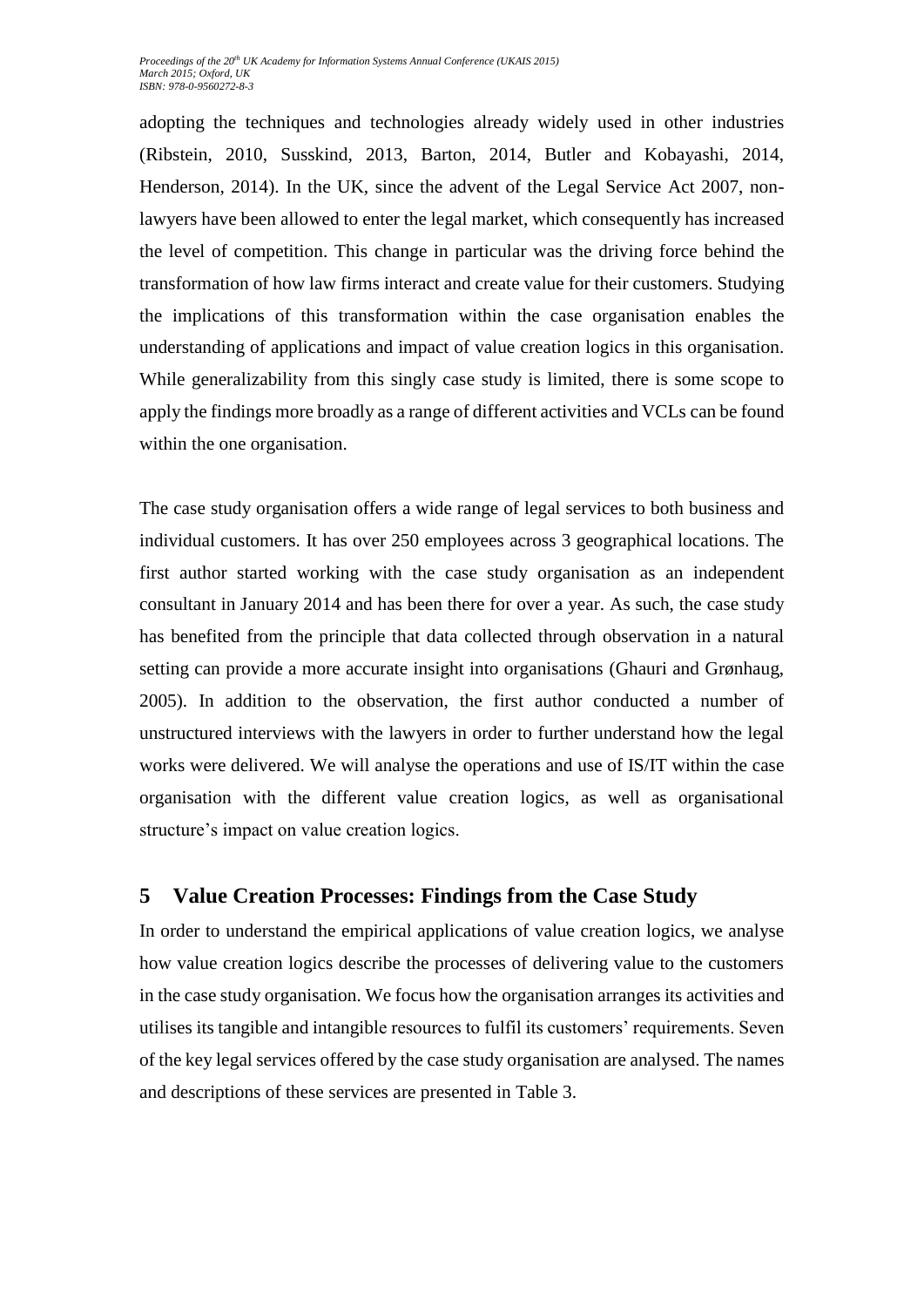| <b>Service names</b> | <b>Descriptions</b>                                                          |
|----------------------|------------------------------------------------------------------------------|
| Online divorce       | Customers get a divorce online without seeing lawyers. The processes are     |
|                      | managed online via IS, by legal caseworkers and customers themselves,        |
|                      | to reduce the costs. This service normally only works for couples who        |
|                      | jointly agree to a divorce and have a consent order.                         |
| Conventional         | Customers hire a lawyer to act for them to get a divorce. The process is     |
| divorce              | normally managed by a lawyer and a legal support team. The lawyer            |
|                      | discusses the situation with the customer and then designs and performs      |
|                      | legal actions accordingly.                                                   |
| Residential          | Customers instruct lawyers to manage the transfer of the legal title of      |
| conveyancing         | properties from one person to another. Lawyers act for either the seller or  |
|                      | buyer and deal with all the issues arising during the transaction.           |
| Online wills         | Customers fill an online questionnaire form to generate a will that is then  |
|                      | electronically checked and verified by a lawyer. The process is mainly       |
|                      | performed by IS.                                                             |
| Conventional         | Customers see a lawyer to discuss their situations and view relevant         |
| wills                | documents. The lawyer then drafts the wills for the customers based on       |
|                      | the discussion and documents.                                                |
| Commercial           | Companies instruct a law firm to recover the money or possessions            |
| recovery             | owned by companies or individuals. The process is performed by a team        |
|                      | of trained administrators and managed by team managers. The team             |
|                      | follows a standard procedure for all the works.                              |
| Litigation           | Customers instruct a lawyer to resolve disputes. The lawyer investigates     |
|                      | the situation and negotiates with the other party on behalf of the customer. |
|                      | The process is often performed by junior lawyers and supervised by a         |
|                      | senior lawyer.                                                               |

#### **Table 3 Overview of services analysed**

These seven service offerings will be further analysed looking at three criteria: the approach to solution development, the process flow design, and the level of customisation. Solution development focuses on how the organisation approaches and understands a customer's legal problems and then delivers the solutions. It could involve developing bespoke solutions for each customer, utilising and adapting generic solutions to customers, or providing customers the standard solutions with little or no adjustment. The process design perspective addresses how the value-adding activities are organised and managed in relation to the resources. Customisation refers to the level of adjustment made to the solutions around customers' individual requirements. Based on these criteria the operational model of the services was identified and categorised. The characterisation of the seven services in relation to the three criteria is summarised in Table 4.

| <b>Service</b><br>names | Solution development   Process design       |                      | <b>Customisation</b> |
|-------------------------|---------------------------------------------|----------------------|----------------------|
| Online                  | Applies a                                   | Pre-defined standard | Standard procedure   |
| divorce                 | commercially available divorce process flow |                      | offers very little   |

**Table 4 Service characters**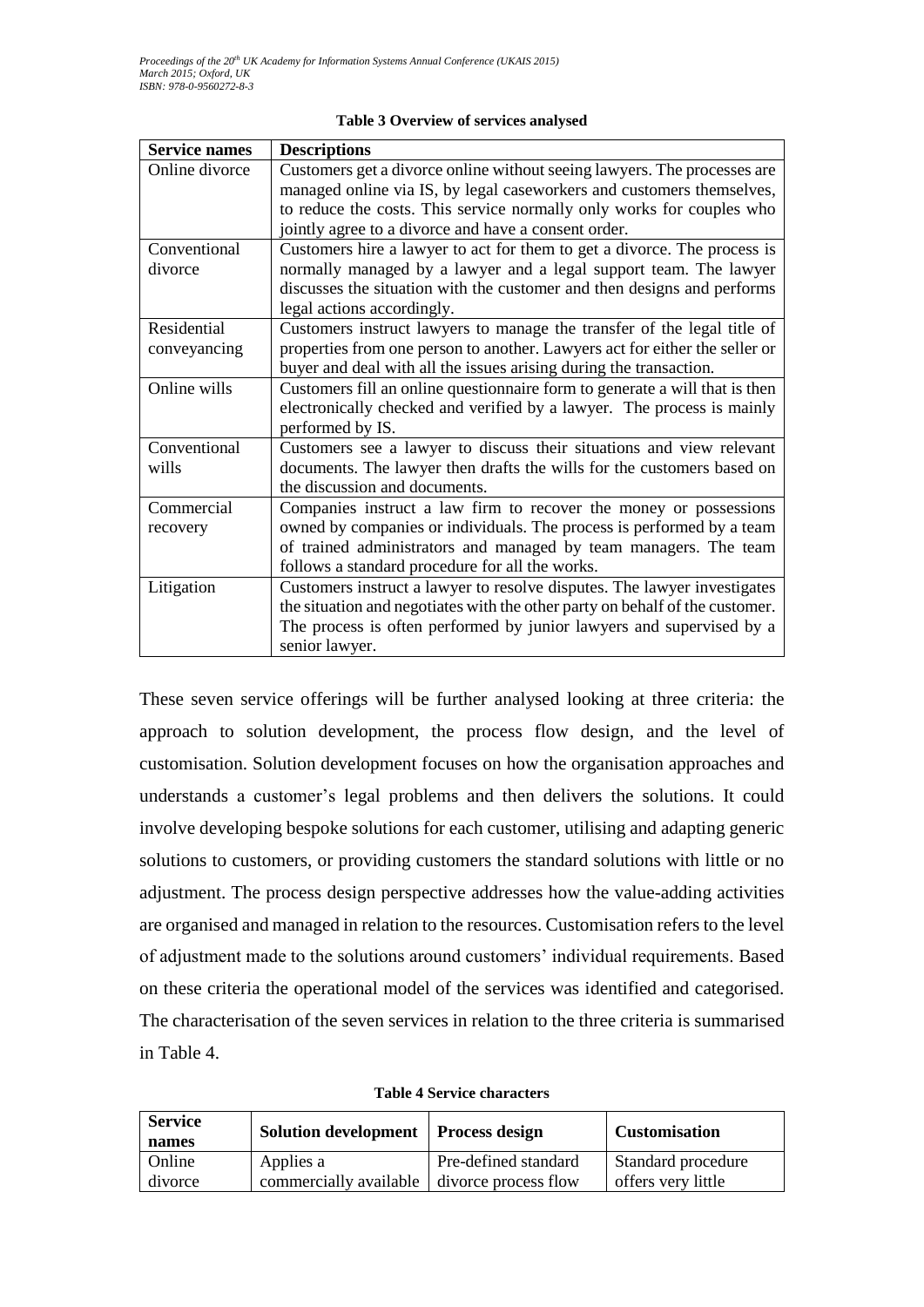|                             | 'standard divorce<br>process' developed by<br>IS vendors based on<br>how a generic divorce<br>works.                                                                                                                               | embedded in IS. Less<br>qualified staff follow<br>the procedure and<br>manage the tasks.                                                                                                                      | customisation. Not<br>suitable for customers<br>that require<br>customisation.                                                                                                                                 |
|-----------------------------|------------------------------------------------------------------------------------------------------------------------------------------------------------------------------------------------------------------------------------|---------------------------------------------------------------------------------------------------------------------------------------------------------------------------------------------------------------|----------------------------------------------------------------------------------------------------------------------------------------------------------------------------------------------------------------|
| Conventional<br>divorce     | Solutions are<br>developed based on<br>individual customers.<br>The solutions are.<br>mostly one-off and<br>hardly re-used. Only<br>administrative<br>elements of the<br>solutions are reused,<br>for example letter<br>templates. | Lawyers' knowledge<br>and judgement are the<br>main driving force of<br>the process. Very few<br>procedures or<br>structures are defined.<br>Lawyers design the<br>process for each<br>customer.              | Each piece of work is<br>customised to<br>individual customers.<br>There is a very high<br>level of customisation<br>in this type of legal<br>service.                                                         |
| Residential<br>conveyancing | The standard process<br>flow has been<br>identified in-house.<br>This process was then<br>embedded in IS.<br>Lawyers follow the<br>process in the IS and<br>review and provide<br>input as required.                               | The defined process<br>flow provides<br>guidelines on the<br>sequence of required<br>activities as well as<br>inputs. Inputs need to<br>be processed by<br>qualified staff.                                   | There is a low level of<br>customisation in this<br>service. Any<br>customisation is<br>mainly related to<br>customer contact<br>points, rather than the<br>actual service.                                    |
| Online wills                | Lawyers define the<br>standard elements<br>needed in a will based<br>on existing wills. Pre-<br>defined questions are<br>used to help customers<br>provide the<br>information required to<br>draft a will.                         | The pre-defined<br>questions are<br>embedded in IS that<br>allow customers to<br>supply the main input.<br>The IS also organises<br>the information and<br>drafts wills for<br>qualified lawyers to<br>check. | There is little<br>customisation in the<br>process of customers<br>supplying information,<br>but a medium level of<br>customisation in the<br>second part of the<br>process where lawyers<br>review the wills. |
| Conventional<br>wills       | Solutions are<br>developed for each<br>customer after<br>identifying their<br>situation. Some basic<br>document templates<br>are re-used.                                                                                          | Lawyers perform the<br>relevant activities to<br>gather information and<br>draft wills. The<br>activities are not<br>structured nor<br>documented.                                                            | A high level of<br>customisation is<br>applied in this service;<br>each solution is drafted<br>to customer's<br>requirements.                                                                                  |
| Commercial<br>recovery      | Best practice is defined<br>in-house via analysing<br>and standardising the<br>process. The process is<br>performed repeatedly<br>and in a large volume.                                                                           | The process is<br>structured and<br>organised with<br>allocated resources.<br>Each team member is<br>responsible for specific<br>activities within the<br>process.                                            | There is very little<br>customisation in this<br>service. It is usually<br>only applied to contact<br>points to create a<br>'personal touch'.                                                                  |
| Litigation                  | Solutions are<br>developed by<br>experienced lawyers<br>through analysing the                                                                                                                                                      | The process is<br>designed and<br>implemented by the<br>lawyers as the legal                                                                                                                                  | There is a very high<br>level of customisation<br>in this service. The                                                                                                                                         |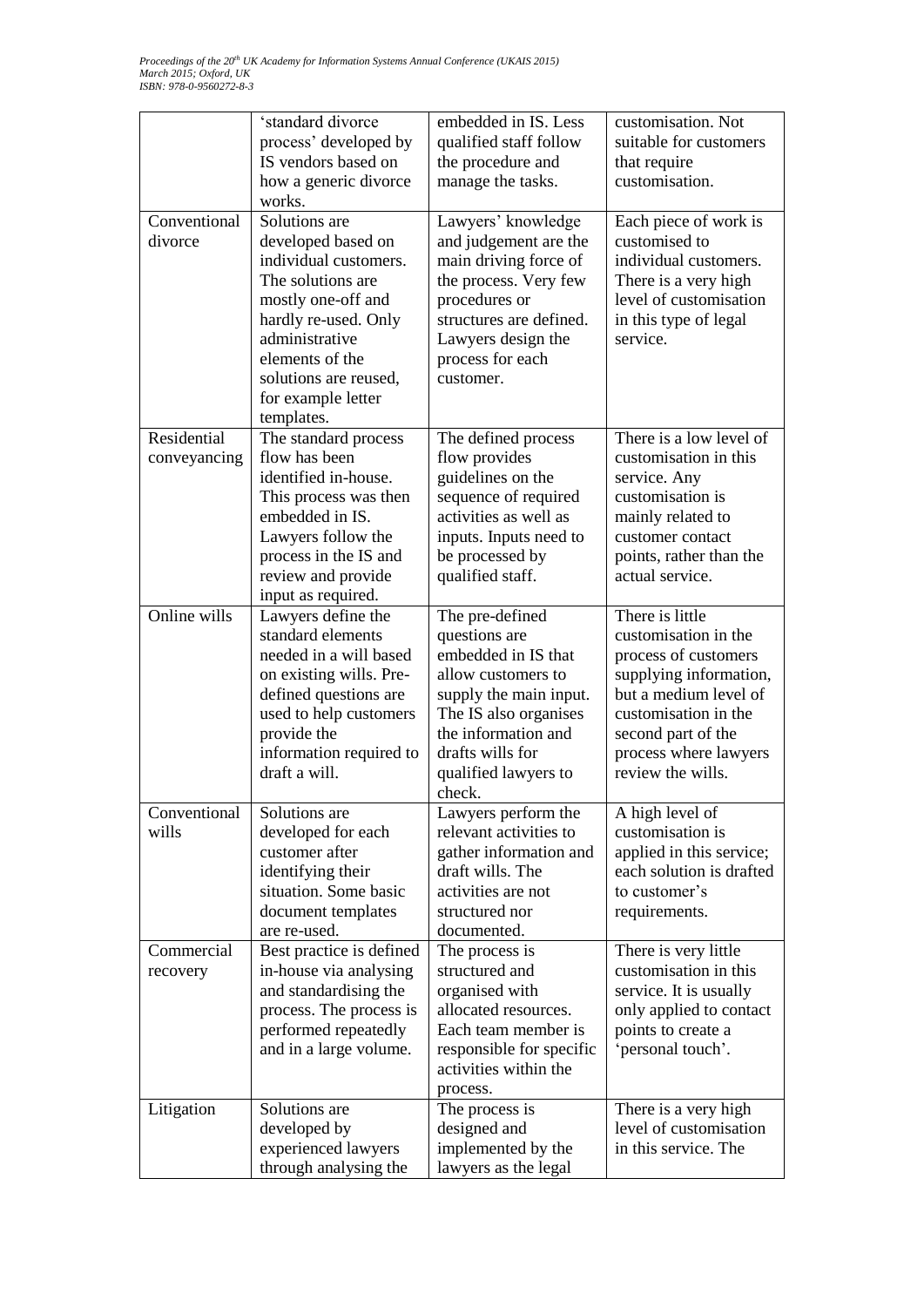| problems and            | case progresses. There | solutions are made-to- |
|-------------------------|------------------------|------------------------|
| proposing solutions.    | is no formal structure | measure.               |
| The development         | nor flow. The process  |                        |
| requires the expertise  | is led by the lawyers, |                        |
| and skills of the       | who usually have their |                        |
| lawyers. Very little of | preferred ways to      |                        |
| the process is re-used. | tackle the legal work. |                        |

Legal tasks are traditionally heavily led by the experience and judgement of lawyers. The lawyers investigate and analyse the customer's problems, then develop and deliver solutions that are bespoke to them. Each piece of legal work can be viewed as a standalone project that is archived once the project finishes. The process requires a high level of customisation, and is performed with very little automation or computer support. Value is created through the problem-solving activities performed by lawyers. The intense level of human capital required consequently keeps the cost of legal process high. This type of process fits the principles of the *shop* logic, where value is created through solving unique customer problems. The legal services in the case study organisation following the shop logic include conventional divorce, conventional wills and litigation.

Some of the other services, by contrast, benefit from the use of process modelling and technologies. The case study organisation developed or purchased IS with embedded business processes of certain legal services. The embedded processes are the result of identifying common patterns of customer requirements and solutions. The IS here provide a framework that specifies inputs for each part of the process. Although the lawyers and legal assistants still need to process the documents and make necessary adjustments during the process, the case study organisation benefits significantly from the standardised process through a reduction of operation time. This type of service follows the principle of *package* logic, as it focuses on developing generic solutions that can be customised and re-used. The adoption of generic business process helps the organisation better predict the time required to complete the work and consequently allows better management of resources, e.g. individual capacity and workload. Services of this type include online divorce, online wills and residential conveyancing.

Unlike other legal services, commercial recovery service are standardised to a high level. The activities involved in commercial recovery have been analysed and modelled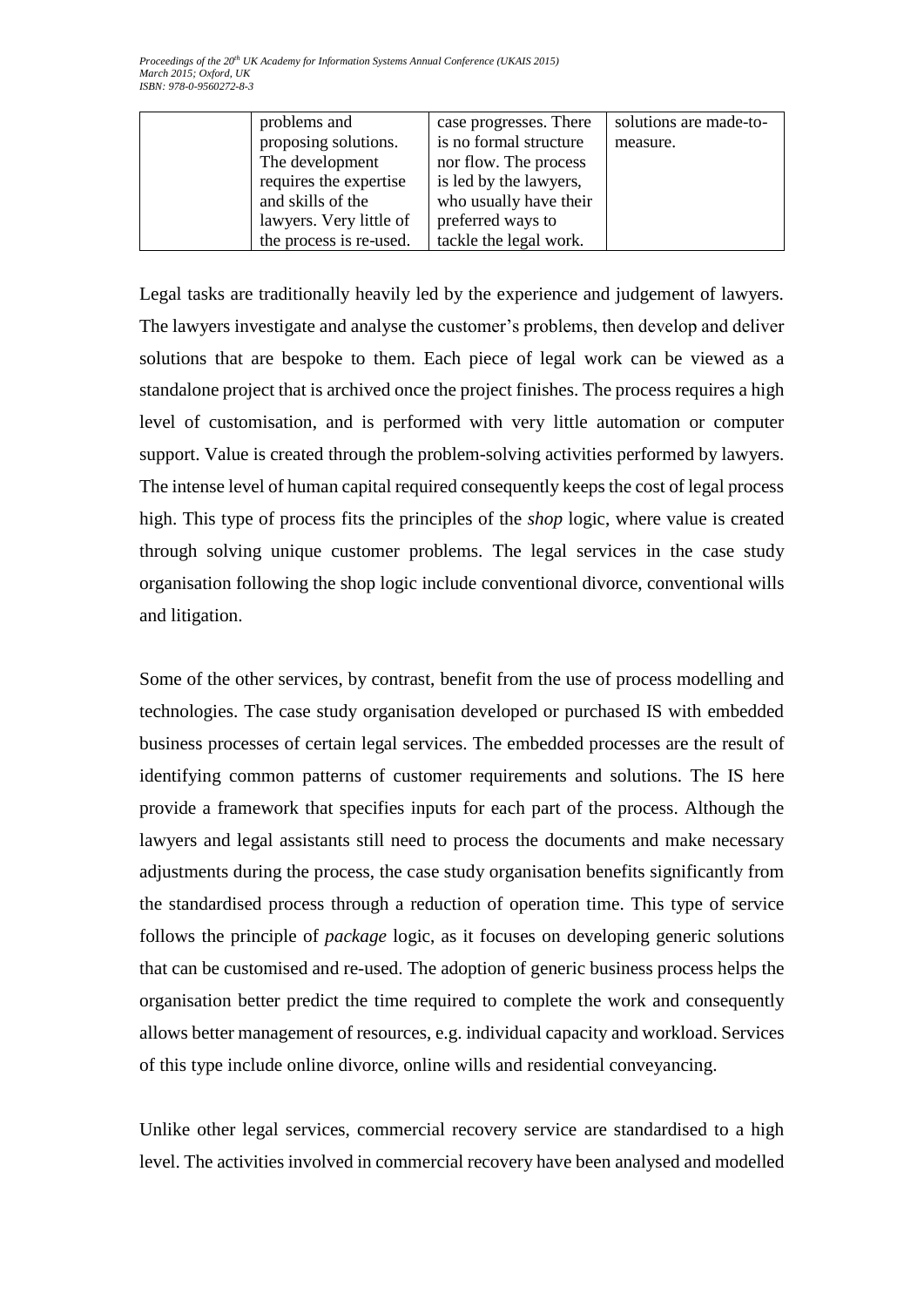in the case study organisation with the aim of increasing operational efficiency and profitability. This effort led to the restructuring of the team and re-design of business processes. The process is now broken down into smaller collections of activities with a defined order. Instead of performing activities throughout the whole process, individuals repeatedly perform specific collections of activities with the support of IS. As a result, this service is delivered in a large volume and shorter lifecycle. The repetitive delivery through following sequences of activities of this service demonstrated how the *chain* logic was utilised to create value to the customers.

In summary, across the seven services we analysed, three of the value creation logics were utilised in the case study organisation. No application of the 'network' logic was identified. This could be related to the problem-solving nature of legal services. Although the delivery of legal services has been standardised to some extent, it normally does not involve a network of people and elements. IS/IT is utilised to automate processes in departments that follow the chain and package logics. However, the use of IS/IT is still relatively limited, especially in the area of knowledge management and problem pattern analysis. [Table 5](#page-9-0) provides an overview of the services, their value creation logics, and how IS/IT provides currently support to the value creation.

<span id="page-9-0"></span>

| <b>Service names</b><br><b>Value creation logic</b> |               | <b>Current IS/IT support</b>                                                                                                                       |
|-----------------------------------------------------|---------------|----------------------------------------------------------------------------------------------------------------------------------------------------|
| Online divorce                                      | Package logic | Automated online portal processes the<br>inbound and outbound flows of legal<br>works; IS/IT with standard workflow<br>assists to manage the works |
| Conventional divorce                                | Shop logic    | A low level of IS/IT support is found;<br>IS/IT supports mainly administrative<br>tasks                                                            |
| Residential<br>conveyancing                         | Package logic | IS/IT with embedded 'best practice'<br>workflows supports the entire work<br>process                                                               |
| Online wills                                        | Package logic | IS/IT utilises customer input and pre-<br>defined structure to generate most<br>part of the legal work                                             |
| Conventional wills                                  | Shop logic    | A low level of IS/IT support is found;<br>IS/IT supports mainly administrative<br>tasks                                                            |
| Commercial recovery                                 | Chain logic   | IS/IT manages the repetitive work<br>flow, which allows people to focus on<br>dealing with customers                                               |

**Table 5 Value creation logics and current IS/IT support of analysed services**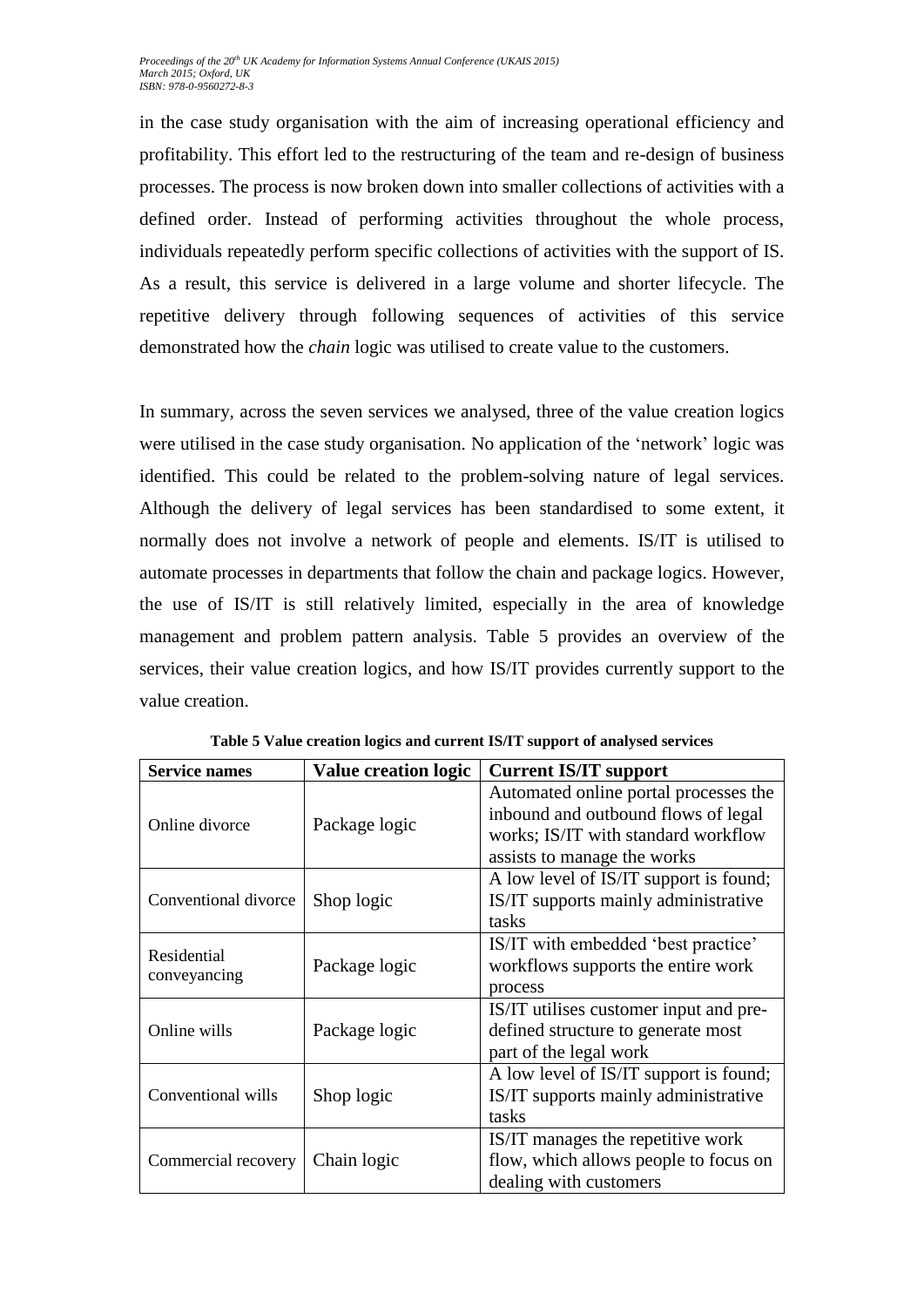| $\Delta$ low level of IS/IT support is found;<br>  Litigation<br>Shop logic<br><b>IS/IT</b> supports mainly administrative<br>tasks |  |
|-------------------------------------------------------------------------------------------------------------------------------------|--|
|-------------------------------------------------------------------------------------------------------------------------------------|--|

# **6 Discussion and Conclusion**

Building on the above, it is important to note that the case study organisation has effectively sought to apply a 'one size fits all' approach to some aspects of work through the provision of an IT-based legal case management systems (complete with embedded standardised business processes). This aims to move the delivery of legal services from the shop logic to the package logic or the chain logic to achieve cost-saving.

This approach has had various levels of success across different legal areas in the case study organisation. Legal departments that process large volume of repetitive tasks, such as commercial recovery, enjoy the efficiency and economy of scale. The success encouraged the management to apply this method to other parts of the organisation too. However, many lawyers claim that the embedded business processes are not suitable for their customers and struggled to fully utilise the IS. This reaction is strongest in the departments where value was created following the shop logic.

Due to the complex nature of customers' requirements, certain types of legal services, e.g. litigation, are likely to inherently need a reasonably high level of customisation. However, this does not mean that only the shop logic can exist in the areas where customisation is required. The package logic can be seen in some legal services through the provision of generic solutions. These services follow a defined process but still allow customisation, reducing the time and cost of solution development. Residential conveyancing, for example, demonstrates how the defined pattern and project lifecycle of legal service can help organisations to manage their resources more effectively.

In the case study organisation, there is a trend of shifting operation models away from the shop logic. Due to the nature of legal service and the difference in customer requirements, the package logic is more likely than the chain logic to be adopted in law firms. The emergence and growing popularity of legal services that use IS to standardise part of the process, such as online wills and online divorce, can be seen as part of this shift.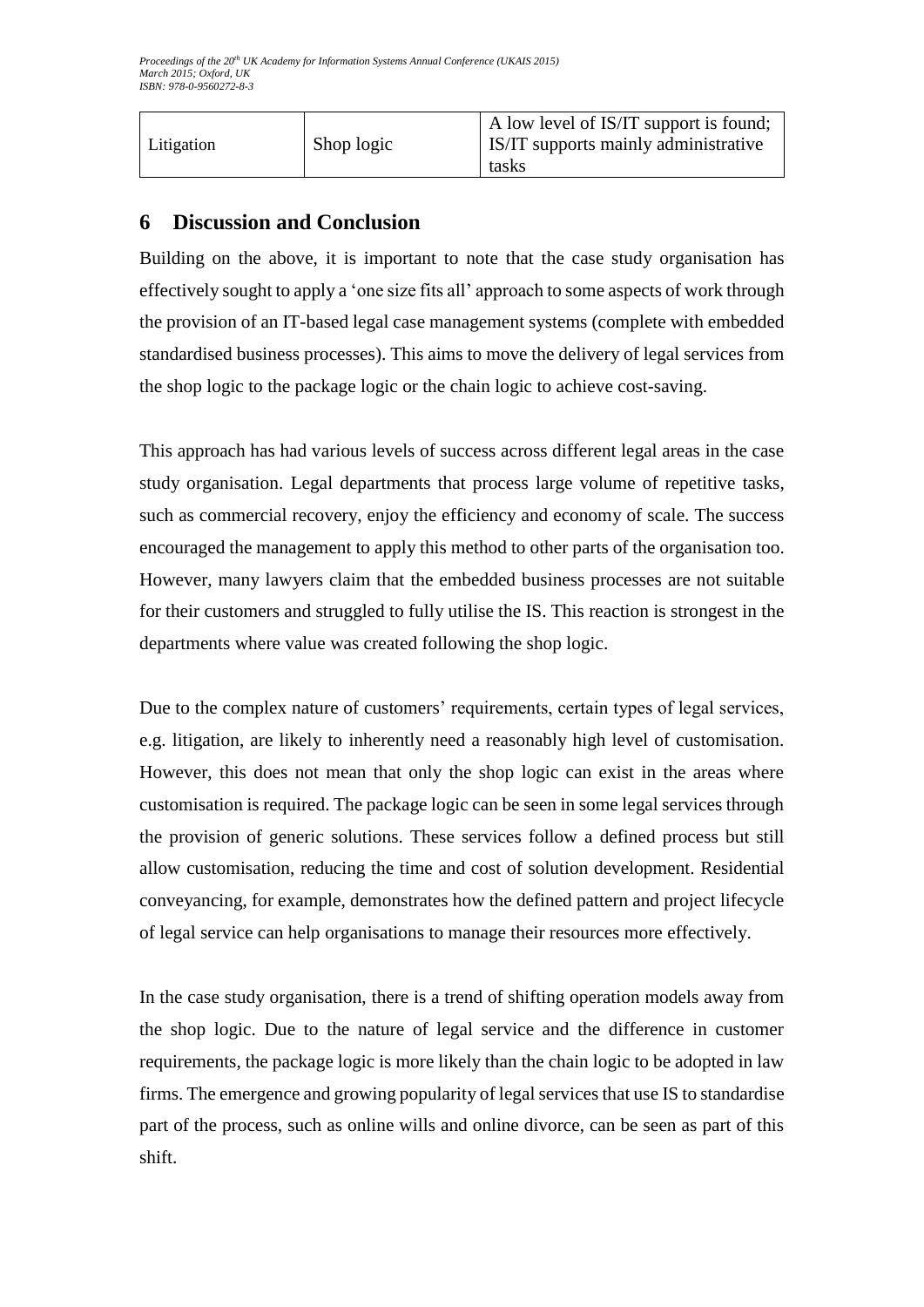However, the move to the package logic is no easy task. Johansson and Jonsson (2012) state that the development resource, e.g. an R&D function, is vital to the success of the package logic, and that the package logic requires a different organisational structure, process and roles. Consequently, it also provides challenges to the strategic alignment of IS/IT. The case study organisation, like most of the law firms in the UK, is structured around the lawyers' areas of expertise. The lawyers manage their value-adding activities. All the departments and lawyers are supported by the firm-wide administrative support functions. This high level of autonomy allows the lawyers to perform their tasks in their preferred ways, but it also leaves the business operations in silos. These silos allow very little lateral knowledge flow. Without the knowledge sharing between operational areas, it is difficult to identify the patterns of customer requirements and develop generic solutions. Furthermore, the central support does not have a function to focus on the development of generic solutions. This might contribute to the low level of IS/IT utilisation in knowledge management and problem pattern analysis when IS/IT is mostly adopted to improve operational efficiency. The lack of the R&D-like function leaves this task to operational teams that do not necessarily have the time and skills for generic solution development. As a result, moving towards the package logic is very time-consuming and difficult. As discussed above, providing organisation-wide IS solutions has also proven to be problematic. The organisational structure and the supporting IS strategy need to change in order to support the ability to develop generic solutions, as required by the emerging package logic.

By reviewing the organisational structure against VSM, it was noticeable that system 4 did not exist in the case study organisation. System 4 plays a key role in understanding the environment and proposing solutions, and it often provides the R&D function for the organisation. A system 4-like function can support the move towards the package logic by investigating the patterns of customer requirements and developing underlying solutions accordingly. By placing this function between the management and the legal teams, it also serves as the knowledge hub allowing forward, reverse and lateral knowledge flows (see also Johansson and Jonsson, 2012). An organisational design reflecting VSM can potentially support law firms to transform their value creation logics to meet customer requirements in a more efficient way. Such a design should then drive the organisation's IS/IT strategy to enhance alignment. At the very least,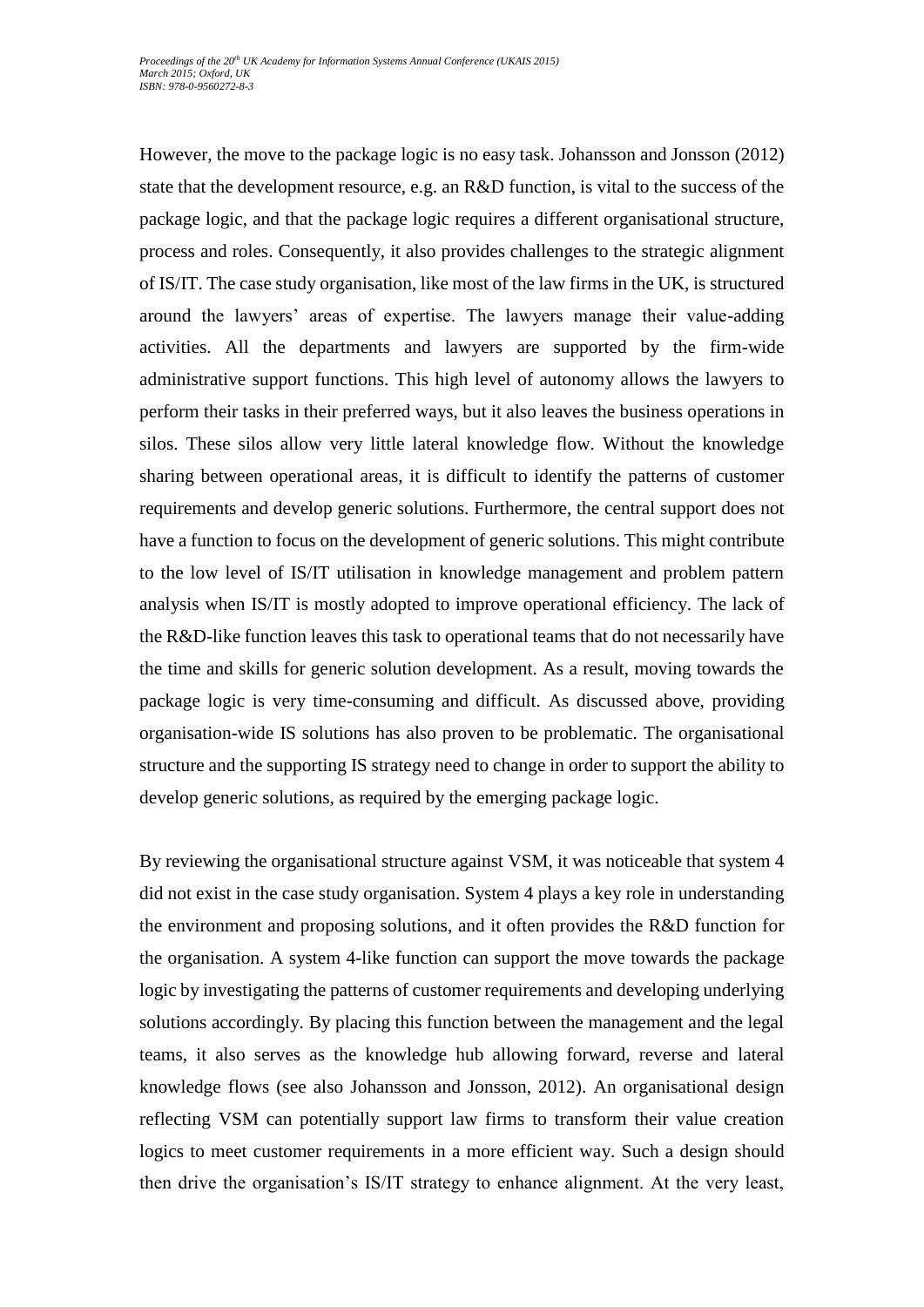IS/IT should support the knowledge flows, as well as the implementation of standardised processes.

Future research at the case study organisation into detailed organisational design and implementation, reflecting VSM, is intended to contribute to the understanding of the relationship between value creation logics, organisational structure and IS/IT systems.

# **7 Acknowledgement**

This project received financial support from the Knowledge Transfer Partnership (KTP). KTP is funded by Innovate UK along with the other government funding organisations.

# **8 References**

Ashby, W. R. 1956. *An Introduction to Cybernetics,* London, Chapman & Hall.

- Barton, B. H. 2014. A glass half full look at the changes in the American legal market. *International Review of Law and Economics,* 38, Supplement**,** 29-42.
- Beer, S. 1979. *The heart of enterprise,* Chichester, Wiley.
- Beynon-Davies, P. 2009. The `language' of informatics: The nature of information systems. *International Journal of Information Management,* 29**,** 92-103.
- Butler, H. N. & Kobayashi, B. H. 2014. Unlocking the law: Building on the work of Larry E. Ribstein. *International Review of Law and Economics,* 38, Supplement**,** 2-4.
- Ghauri, P. N. & Grønhaug, K. 2005. *Research methods in business studies: A practical guide*, Pearson Education.
- Henderson, J. C. & Venkatraman, N. 1993. Strategic alignment: Leveraging information technology for transforming organizations. *IBM systems journal,* 32**,** 4-16.
- Henderson, W. D. 2014. From Big Law to Lean Law. *International Review of Law and Economics,* 38, Supplement**,** 5-16.
- Irani, Z. 2002. Information systems evaluation: navigating through the problem domain. *Information & Management,* 40**,** 11-24.
- Johansson, M. & Jonsson, A. 2012. The package logic: A study on value creation and knowledge flows. *European Management Journal,* 30**,** 535-551.
- Liu, K. 2000. *Semiotics in Information System Engineering,* Cambridge, UK, Cambridge University Press.
- Lusch, R. F. & Vargo, S. L. 2006. Service-dominant logic: reactions, reflections and refinements. *Marketing theory,* 6**,** 281-288.
- Maglio, P. P. & Spohrer, J. 2008. Fundamentals of service science. *Journal of the Academy of Marketing Science,* 36**,** 18-20.
- Mele, C. & Polese, F. 2011. Key dimensions of service systems in value-creating networks. *The science of service systems.* Springer.
- Payne, A. & Holt, S. 2001. Diagnosing customer value: integrating the value process and relationship marketing. *British Journal of management,* 12**,** 159-182.